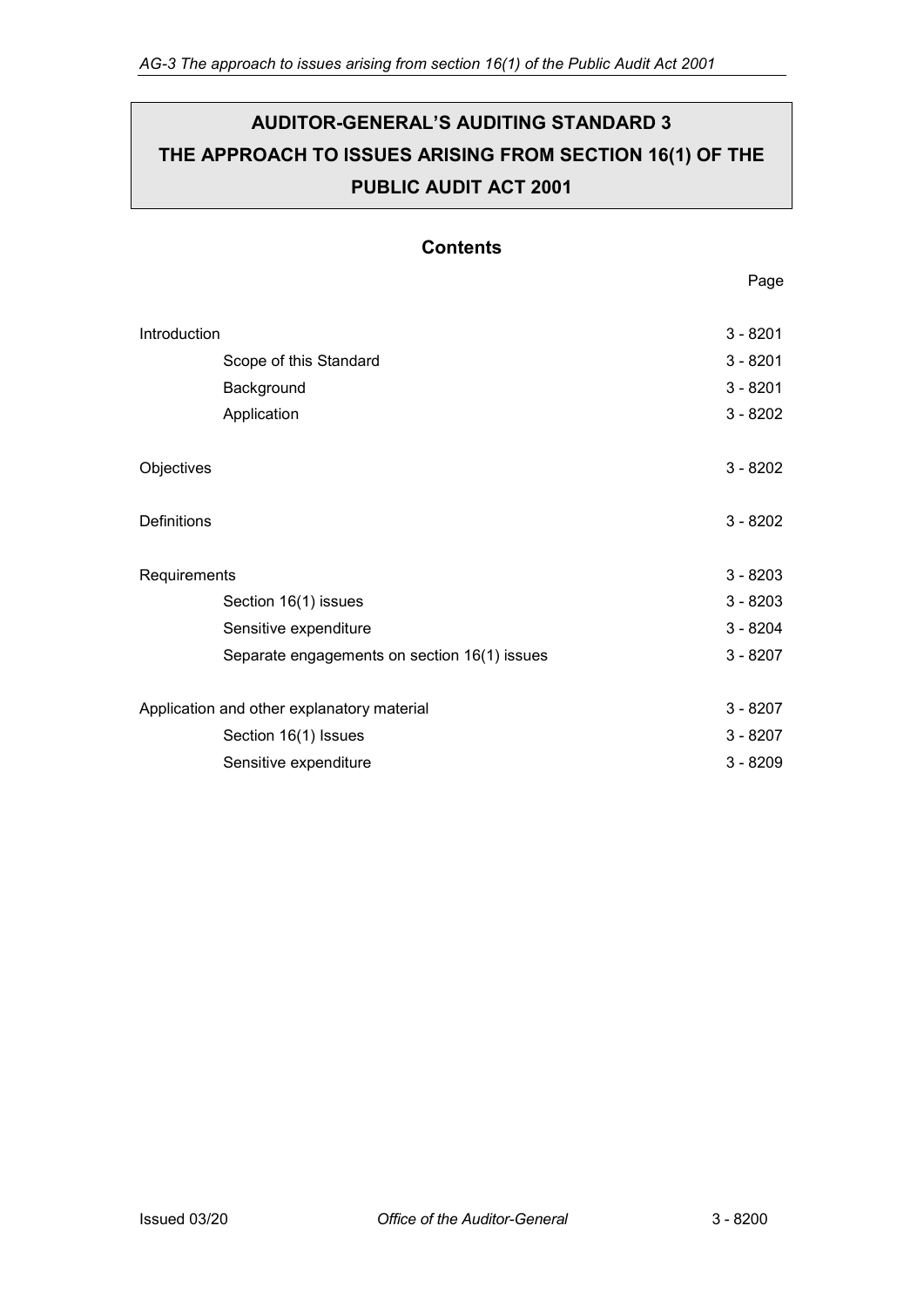# <span id="page-1-0"></span>**Introduction**

#### <span id="page-1-1"></span>**Scope of this Standard**

1. This Auditor-General's Auditing Standard establishes the Auditor-General's requirements for Appointed Auditors, when carrying out an annual audit of a public entity, to be alert for, and report to the OAG, any issues or risks that might trigger concerns for the Auditor-General under section 16(1) of the Public Audit Act 2001, even if those issues and risks might not have a direct effect on the entity's financial statements or reported performance information. This Auditing Standard also requires Appointed Auditors, when carrying out an annual audit of a public entity, to carry out specific audit procedures in relation to sensitive expenditure.

#### <span id="page-1-2"></span>**Background**

- 2. Under section 16(1) of the Public Audit Act 2001, the Auditor-General may at any time examine:
	- (a) the extent to which a public entity is carrying out its activities effectively and efficiently;<sup>[1](#page-1-3)</sup>
	- (b) a public entity's compliance with its statutory obligations;[2](#page-1-4)
	- (c) any act or omission of a public entity, in order to determine whether waste has resulted or may have resulted or may result; or
	- (d) any act or omission showing or appearing to show a lack of probity or financial prudence by a public entity, or one or more of its members, office holders, and employees.
- 3. Because the Auditor-General has a particular interest, under section 16(1)(d), in ensuring that public entities have proper policies and processes in place to manage and control sensitive expenditure and expenditure incurred by certain personnel in senior management or governance roles, this Standard also requires Appointed Auditors, when carrying out an annual audit of a public entity, to:
	- (a) carry out specific audit procedures in relation to sensitive expenditure;
	- (b) examine the expenditure of the chairperson and chief executive each year; and
	- (c) examine the expenditure of other members of key management personnel on a rotational basis.

-

<span id="page-1-4"></span><span id="page-1-3"></span><sup>1</sup> This provision is subject to certain limitations. See paragraph 9 below.

AG ISA (NZ) 250 contains requirements to consider specific types of laws and regulations as part of the annual audit, in addition to the requirements contained in this standard in respect of a public entity's compliance with its statutory obligations.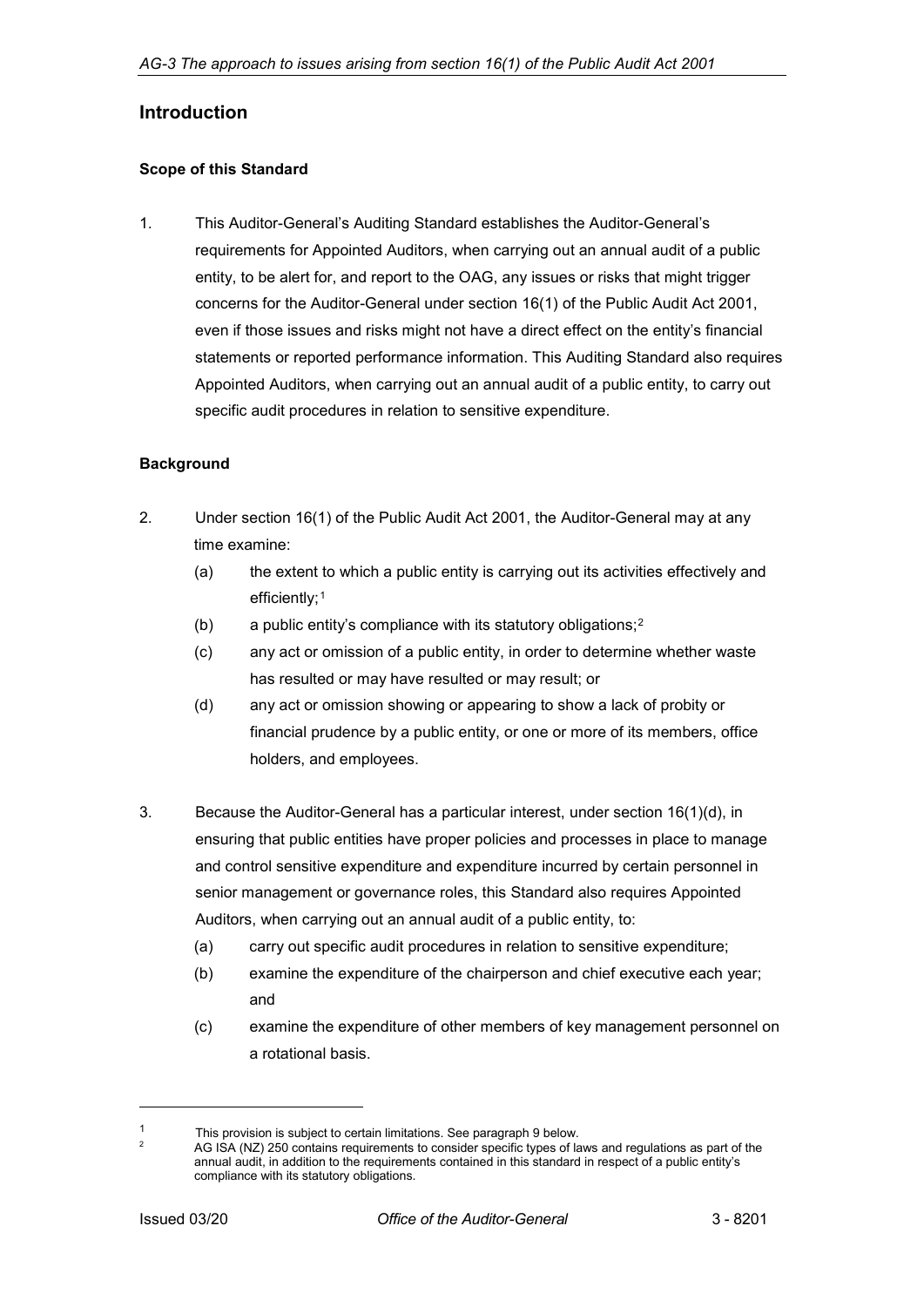- 4. In meeting the requirements of this Standard, Appointed Auditors are expected to be aware of, and sensitive to:
	- (a) the fact that annual audits carried out on behalf of the Auditor-General are broader engagements than audits that are carried out only under international auditing standards;
	- (b) the Auditor-General's constitutional position as an officer of Parliament; and
	- (c) the expectations Parliament has of the Auditor-General as expressed through the Public Audit Act 2001 – in particular, section 16 of that Act.

## <span id="page-2-0"></span>**Application**

- 5. Compliance with this Standard is mandatory for Appointed Auditors who carry out annual audits on behalf of the Auditor-General.
- 6. This Statement applies to audits of financial statements and/or performance information that have been prepared for reporting periods beginning on or after 1 April 2020, although earlier application is encouraged.

# <span id="page-2-1"></span>**Objectives**

- 7. The objectives of the Appointed Auditor, in carrying out the annual audit, are to:
	- (a) be aware of the provisions of section 16(1) of the Public Audit Act 2001;
	- (b) remain alert for any issues and risks that might trigger concerns for the Auditor-General under section 16(1) of the Public Audit Act 2001;
	- (c) plan for, and audit, sensitive expenditure, including examining the expenditure of the chairperson and chief executive of each public entity each year, and other members of key management personnel on a rotational basis; and
	- (d) report in an appropriate manner on any matters identified in (a) to (c) above.

# <span id="page-2-2"></span>**Definitions**

- 8. For the purpose of this Auditor-General's Auditing Standard, the defined terms have the meanings attributed:
	- (a) in the Glossary of Terms issued by the New Zealand Auditing and Assurance Standards Board (the NZAuASB glossary) of the External Reporting Board (although, where a term with a specific meaning in the New Zealand public sector differs from the NZAuASB glossary, the New Zealand public sector definition shall prevail);
	- (b) in the Auditor-General's Glossary of Terms; and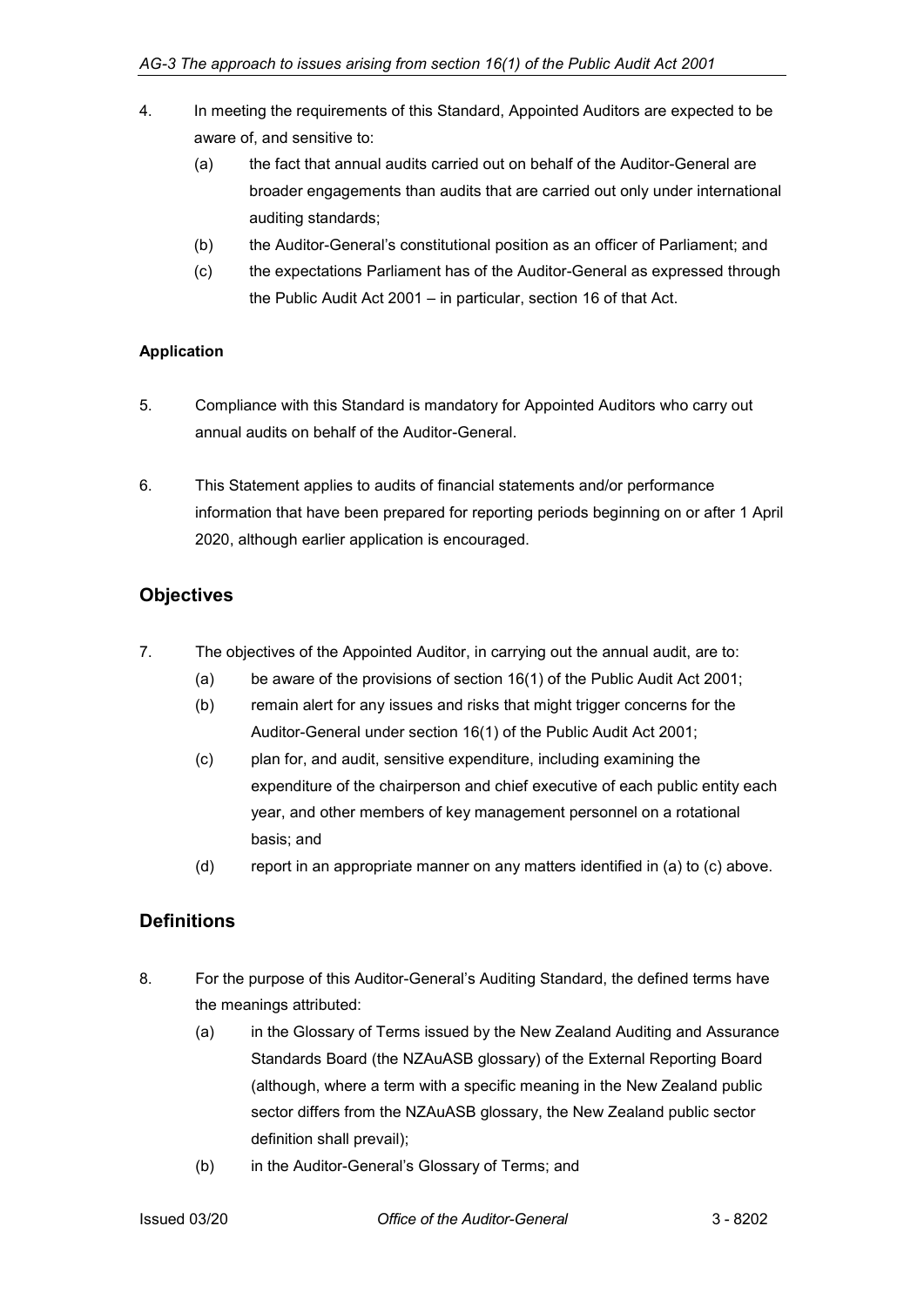(c) in the following terms:

| Section 16(1) issues  | means the issues the Auditor-General may examine<br>under section 16(1) of the Public Audit Act 2001.                                                                                                                                                                                                                                                                                                                   |
|-----------------------|-------------------------------------------------------------------------------------------------------------------------------------------------------------------------------------------------------------------------------------------------------------------------------------------------------------------------------------------------------------------------------------------------------------------------|
| Sensitive expenditure | means expenditure by a public entity that provides,<br>has the potential to provide, or has the perceived<br>potential to provide a private benefit to an individual<br>staff member of a public entity that is additional to the<br>business benefit to the entity of the expenditure. It<br>includes expenditure by a public entity that could be<br>considered unusual for the entity's purpose and/or<br>functions. |

# <span id="page-3-0"></span>**Requirements**

#### <span id="page-3-1"></span>**Section 16(1) issues**

#### **General requirements**

- 9. When carrying out the annual audit of the financial statements and performance information of a public entity, the Appointed Auditor shall:
	- (a) be aware of the provisions of section  $16(1)$  of the Public Audit Act 2001;<sup>[3](#page-3-2)</sup> and
	- (b) remain alert for any issues that might trigger concerns for the Auditor-General in relation to those provisions, even if those issues would not necessarily have any direct effect on the public entity's financial statements or performance information (ref: para. A1-A4).[4](#page-3-3)
- 10. In determining the type of issues Appointed Auditors might need to be alert to under section 16(1) and whether those issues are significant enough to warrant the attention of the Auditor-General, the Appointed Auditor shall:

-

<span id="page-3-2"></span> $3$  Section 16(1)(a) of the Public Audit Act 2001 limits the Auditor-General's ability to examine matters relating to effectiveness and efficiency in some situations. Specifically:

section 16(1)(a) does not apply to the Reserve Bank of New Zealand or any registered bank, as outlined in section 16(3) of the Public Audit Act 2001; and

section 16(1)(a) applies only in the case of any entity that is required to adhere to an applicable government or local authority policy to the extent to which activities are being carried out effectively and efficiently in a manner consistent with that policy, as outlined in with section 16(4) of the Public Audit Act 2001.

<span id="page-3-3"></span><sup>4</sup> Except in relation to the matters identified in paragraphs 15 to 25, this Standard does not, in itself, require Appointed Auditors to carry out procedures or provide assurance in addition to those they would ordinarily carry in the course of an annual audit of an entity's financial statements and performance information. However, the Auditor-General may require Appointed Auditors to consider specific matters or carry out specific procedures in relation to section 16 for a particular public entity or sector in the relevant audit brief. This Standard must therefore be read in conjunction with the relevant audit brief.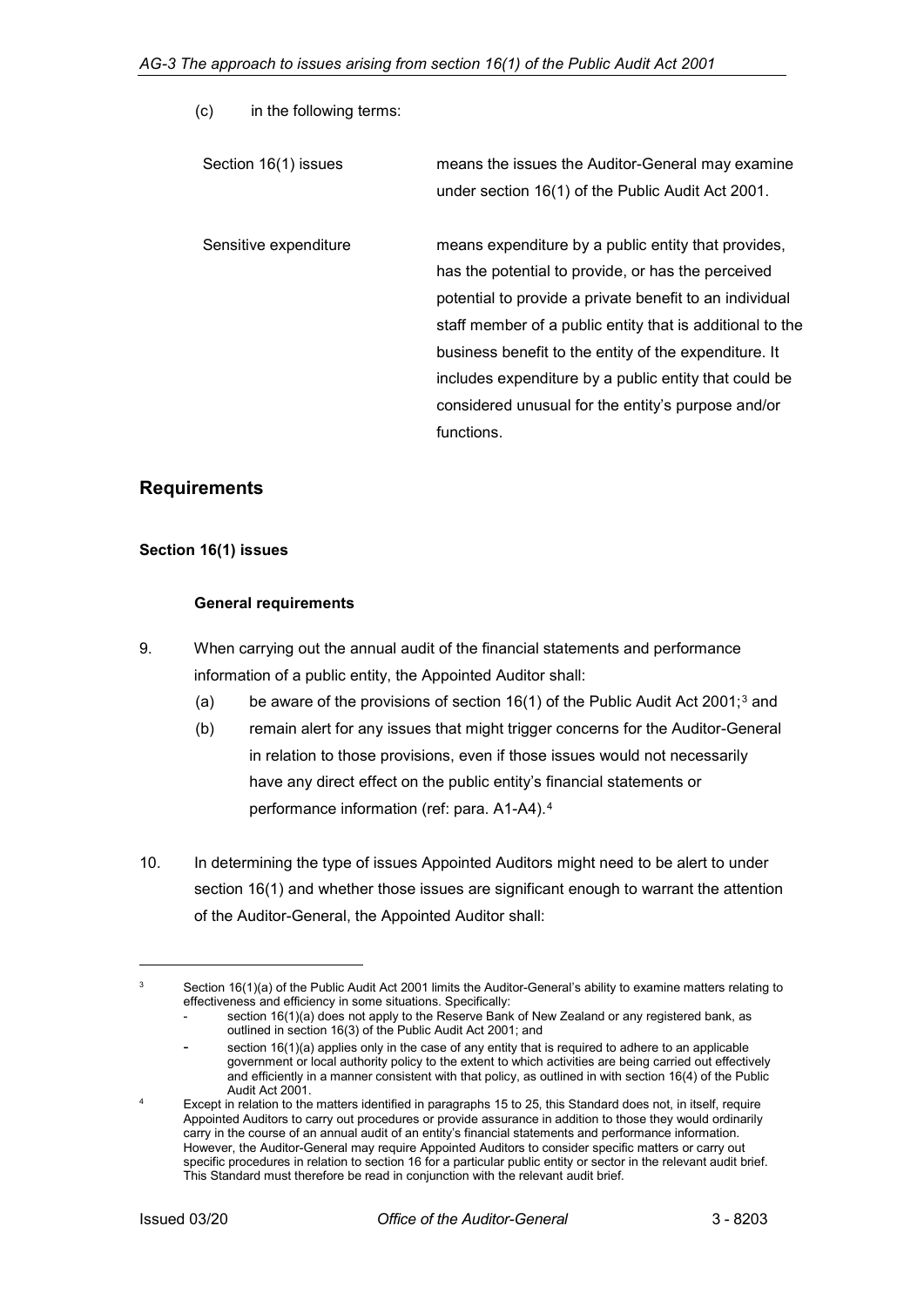- (a) have regard to any guidance provided by the OAG in this Standard and the relevant audit brief;
- (b) comply with any specific requirements imposed by the OAG in the relevant audit brief; and
- (c) use their knowledge of the public entity and sector, and their own professional judgement.

#### **Development of audit strategy and audit plan**

11. The Appointed Auditor shall outline how they are going to meet the requirements contained in paragraphs 9 and 10 above in their overall audit strategy and audit plan in accordance with AG ISA (NZ) 300 (ref: para. A1-A3).

#### **Reporting potential issues arising under section 16(1)**

- 12. The Appointed Auditor shall immediately advise the OAG if they identify any issues arising under section 16(1) during the annual audit, in meeting the general requirements of paragraph 9 in this standard, even if the Appointed Auditor may not have specific evidence of wrongdoing. The Appointed Auditor shall then decide, in consultation with the OAG, what further steps shall be taken, if any, to address the issue (ref: para. A4-A5).
- 13. As part of advising the OAG in paragraph 12 above, the Appointed Auditor, in consultation with the OAG, shall determine the appropriate external reporting action to be taken. External reporting actions may include:
	- (a) reporting in the audit report;
	- (b) reporting to management or those charged with governance in the management letter; and/or
	- (c) reporting to another party (ref: para. A4-A5).
- 14. In addition to the requirement in paragraph 12 above, the Appointed Auditor shall formally report to the OAG on all issues arising under section 16(1) identified during the annual audit, as part of reporting the results of the annual audit.

#### <span id="page-4-0"></span>**Sensitive expenditure**

## **General requirements**

15. The Appointed Auditor shall follow any directions that are issued by the OAG in the relevant audit brief or other guidance documents to audit specific areas or types of sensitive expenditure.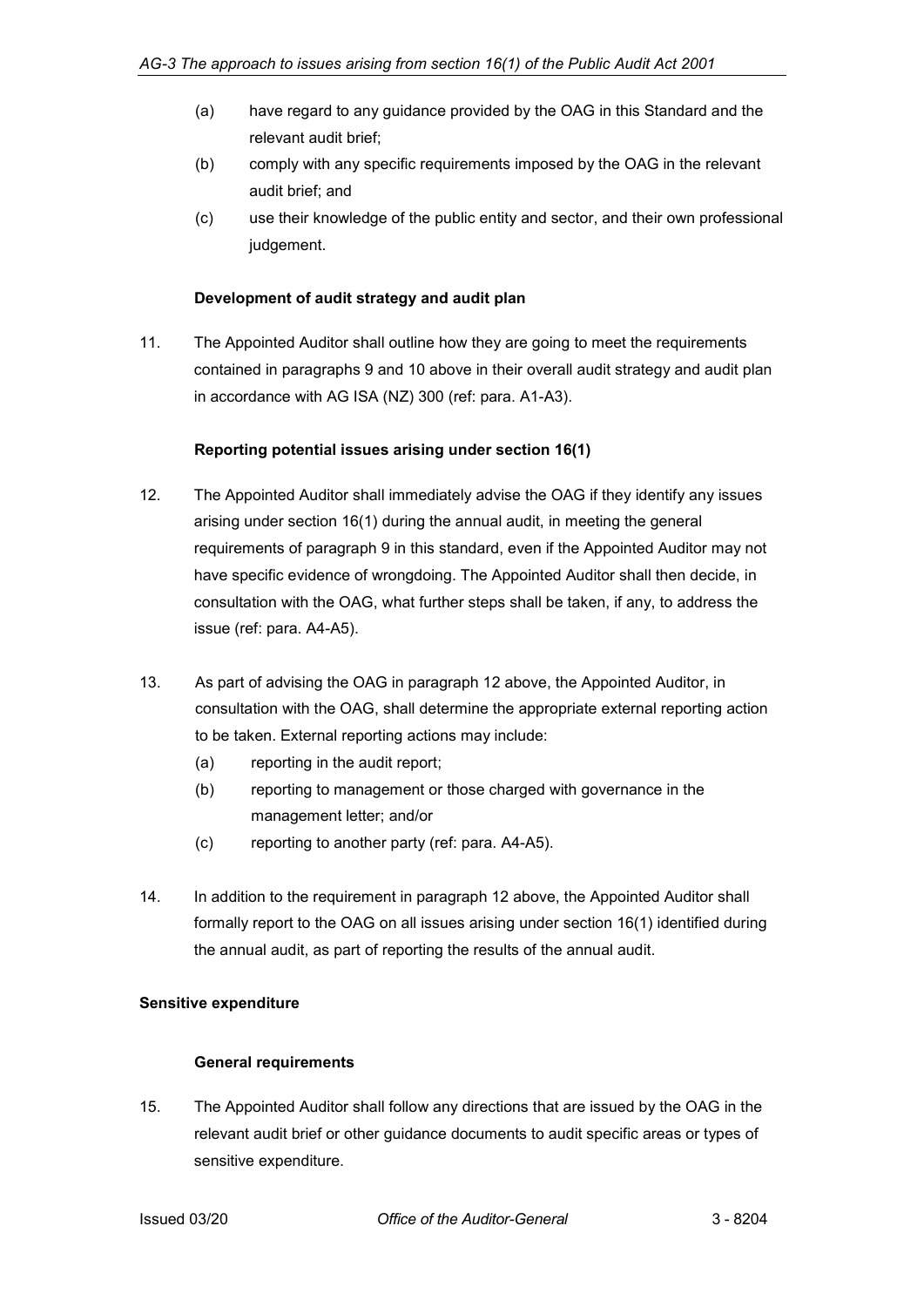- 16. Where no specific directions have been issued in relation to a particular public entity or sector, the Appointed Auditor shall apply their judgement in determining what sensitive expenditure is to be examined, having regard to:
	- (a) any relevant good practice guides or similar material published by the Auditor-General; and
	- (b) the Appointed Auditor's own knowledge and understanding of the public entity and its legal and operating environment, including its internal controls.
- 17. In meeting the requirements of paragraph 15 and 16 above, the Appointed Auditor shall obtain an understanding of:
	- (a) whether senior management and those charged with governance are aware of any relevant good practice guides or similar material published by the Auditor-General;
	- (b) the attitude of senior management and those charged with governance towards incurring and accounting for sensitive expenditure;
	- (c) whether steps have been taken to educate relevant staff about the risks and concerns that sensitive expenditure might give rise to and the policies and controls that apply to it;
	- (d) the systems and processes used for initiating, authorising, recording, and reporting sensitive expenditure; and
	- (e) how senior management and those charged with governance maintain oversight of sensitive expenditure that is incurred.
- 18. In meeting the requirements of paragraph 15 and 16 above, the Appointed Auditor shall assess the public entity's policies against current good practice and evaluate whether the public entity has complied with its policies, and whether the expenditure:
	- (a) has a justifiable business purpose;
	- (b) preserves impartiality;
	- (c) has been made with integrity;
	- (d) is moderate and conservative, having regard to the circumstances;
	- (e) has been made transparently; and
	- (f) is appropriate in all respects. (ref: para.  $A6 A7$ )
- 19. The Appointed Auditor shall take into account the results of any external reviews, such as those carried out by a central government agency, or a consideration of any risk factors notified by the OAG.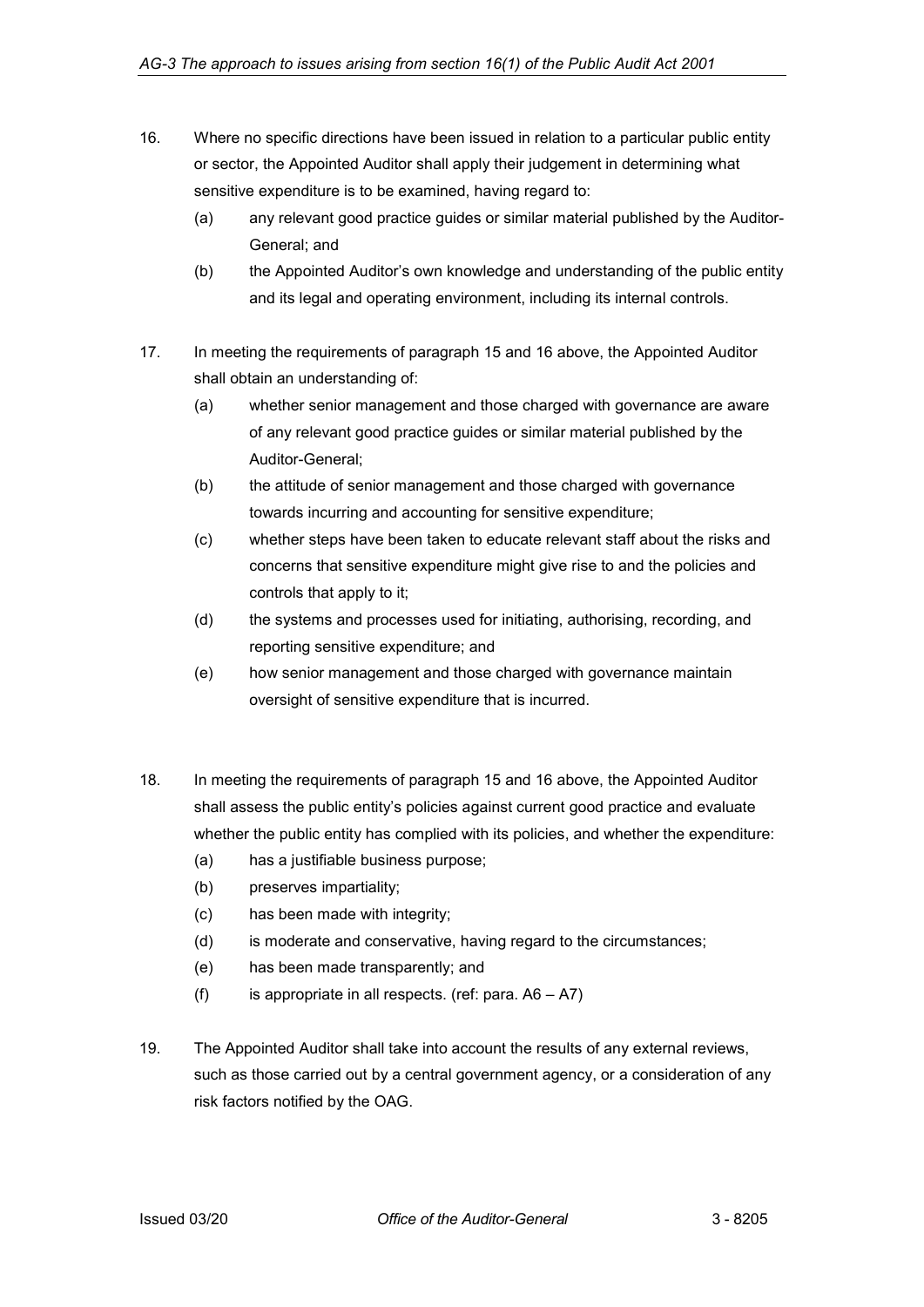#### **Audit procedures**

- 20. The Appointed Auditor shall ensure that their overall audit strategy and audit plan clearly document the types of sensitive expenditure to be examined and the nature, timing, and extent of the audit testing to be carried out (ref: para. A6 – A7).
- 21. In determining the extent of audit testing to be carried out, in order to meet the requirements of paragraphs 15 and 16 above, the Appointed Auditor shall ensure they review the nature, scale, and type of sensitive expenditure that is incurred by senior management. At a minimum this testing should be completed for the Chairperson and Chief Executive of the entity each year, and for other members of key management personnel on a rotational basis based on the Appointed Auditors assessment of the risk that this expenditure could be being misused or incurred for personal benefit.
- 22. In meeting the requirements of paragraphs 15 to 21 of this Standard, the Appointed Auditor shall carry out substantive testing of a sample of sensitive expenditure that is appropriate to the risks they have identified and proportionate to:
	- (a) the purpose and nature of the public entity, and
	- (b) the types and extent of sensitive expenditure that has been incurred.

#### **Reporting issues of sensitive expenditure**

- 23. If the Appointed Auditor identifies concerns over sensitive expenditure, including examples of unusual expenditure, they shall immediately advise the OAG, even if the Appointed Auditor does not, or may not have specific evidence of wrongdoing. As part of advising the OAG, the Appointed Auditor shall specifically consider whether the sensitive expenditure should be publicly reported in the audit report.
- 24. If the issue raises the possibility that a fraud has been committed, the Appointed Auditor shall follow the specific requirements and guidance in AG ISA (NZ) 240: *The auditor's responsibilities relating to fraud in an annual audit*.
- 25. The Appointed Auditor shall report separately on sensitive expenditure issues, including any assessments made as to the appropriateness of the public entity's policies and where deficiencies were noted in those policies that were identified during the annual audit:
	- (a) to the OAG, normally as part of reporting the results of the annual audit; and
	- (b) to management or those charged with governance in the management letter (ref: para. A8).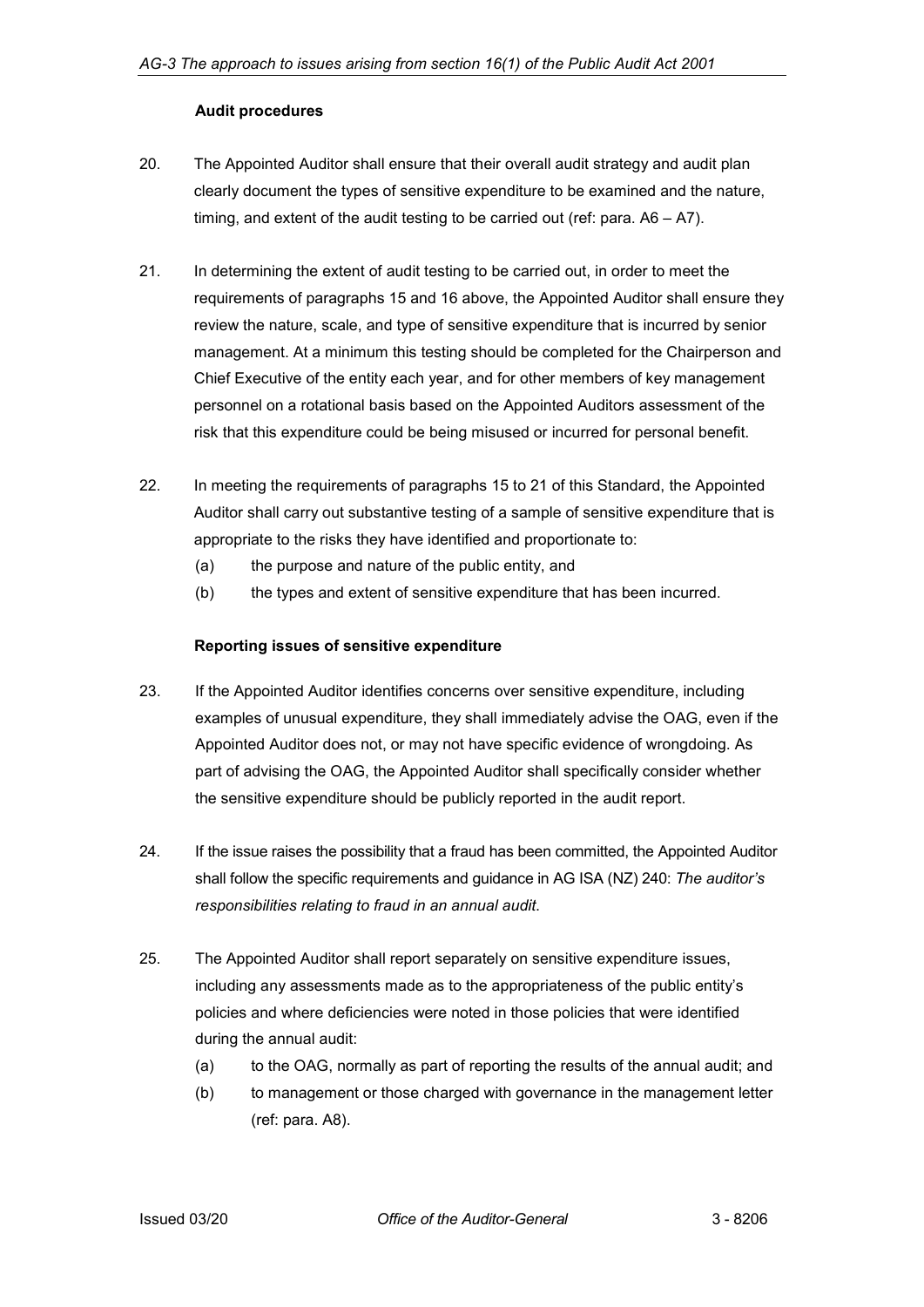#### <span id="page-7-0"></span>**Separate engagements on section 16(1) issues**

26. A public entity or another party may request an Audit Service Provider to carry out a separate engagement on section 16(1) issues. Where there is possible media or political interest in the engagement subject matter or the matter is generally of a sensitive nature, the Audit Service Provider shall consult with the relevant OAG sector manager before accepting the engagement or finalising the terms of reference. Audit Service Providers should refer to AG PES 1 for further guidance on the acceptance and reporting of engagements of this nature.

\*\*\*

## <span id="page-7-1"></span>**Application and other explanatory material**

#### <span id="page-7-2"></span>**Section 16(1) Issues**

#### **General Requirements** (Ref: Para. 9)

- A1. When applying this Standard, Appointed Auditors should note any guidance and comply with any specific requirements in the relevant audit brief in relation to section 16(1) issues.
- A2 In the absence of guidance or specific instructions, Appointed Auditors will need to use their own judgement and knowledge of the entity and sector in determining which areas they might need to focus on and which issues and risks are serious enough to warrant referral to the OAG. By way of general guidance, the Auditor-General has an interest in ensuring public entities meet legal and good practice in the following areas, even if non-compliance would not have a direct impact on a public entity's financial statements or reported performance information:
	- any restrictions on the scope of a public entity's powers or functions, such as limitations on the type of activities the public entity is permitted to undertake;
	- any requirements relating to the control or management of public money, such as controls with respect to borrowing, lending, investing, or banking;
	- any restrictions on a public entity's power to give a guarantee or indemnity;
	- any requirements or restrictions with regard to raising revenue;
	- any requirements or restrictions with regard to charging fees for goods or services;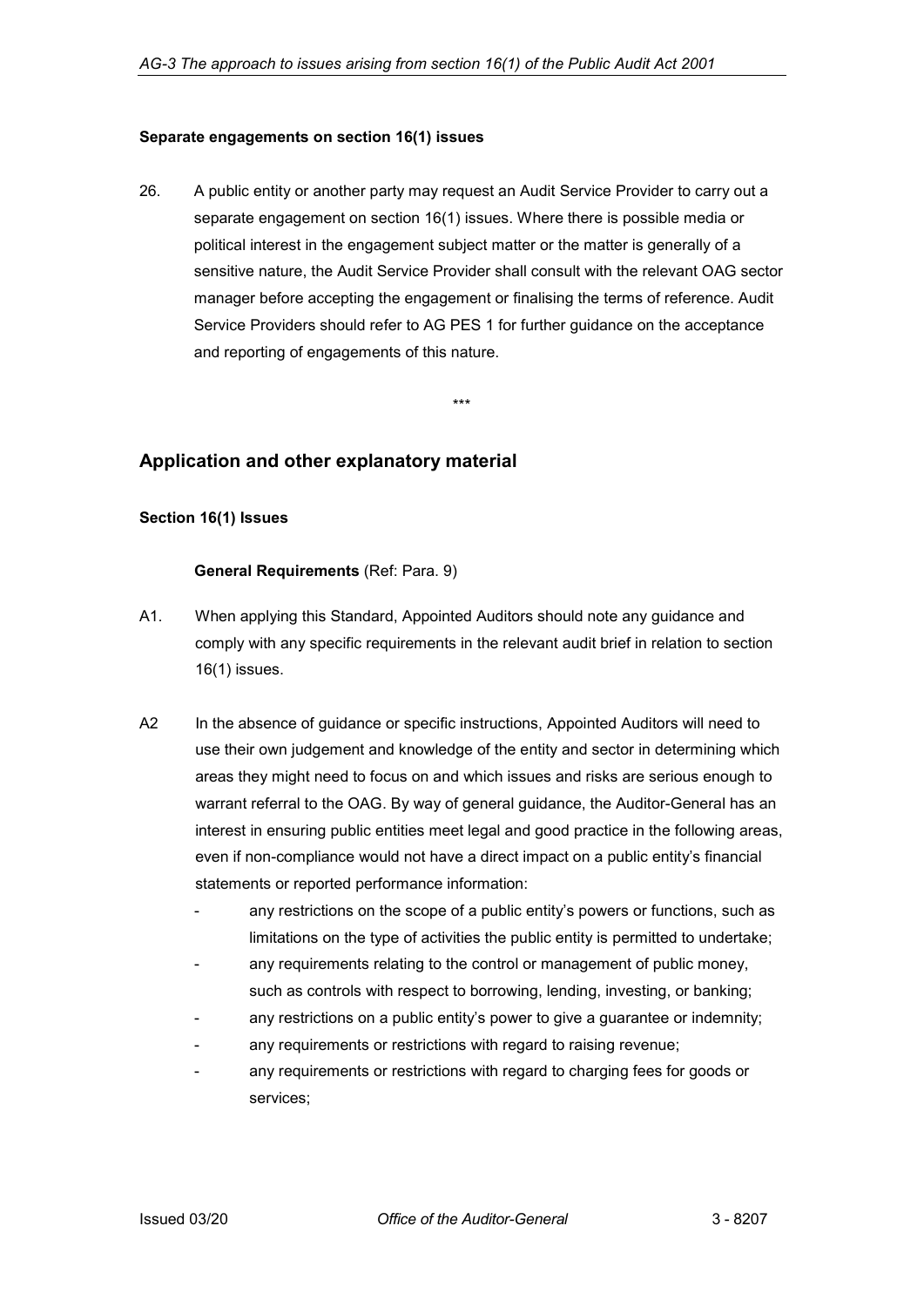- any requirements with respect to the management of conflicts of interests, such as those found in the Crown Entities Act 2004, Companies Act 1993, or Local Authorities (Members' Interests) Act 1968;
- any requirements with regards to the payment of fees or expenses to an officer or employee;
- any requirements with regards to the disclosure of payments to an officer or employee;
- any requirements on a public entity to meet a reporting deadline;
- any requirements for a public entity to maintain proper records; and
- any requirements with regard to good procurement practice.
- A3. In assessing whether an entity has complied with good practice requirements in relation to the matters identified in paragraph A2, Appointed Auditors should be aware of, and familiar with, any "good practice guides" that may be issued by the Auditor-General and use these to guide their judgement as to the issues and risks the OAG needs to be alerted to.
- A4. In addition to the Auditor-General's good practice guidance, other standards of conduct that have substantive authority in New Zealand for various aspects of public entity behaviour could include:
	- State Services Commission publications, including codes of conduct or board appointment and induction guidelines;
	- the ethical standards and guidelines of professional bodies, as relevant;
	- any government policy statements on behaviour, such as the Cabinet Manual or Cabinet Office Circulars; or
	- *The Government Rules of Sourcing* and any associated good practice guides issued by MBIE with regard to procurement;

## **Reporting** (ref: para. 12)

- A4. One aspect of advising and/or consulting with the OAG will be about whether it is appropriate to report a section 16(1) issue in the audit report and, if so, whether to include an emphasis of matter or other matter paragraph in the audit report.
- A5. If a significant issue is identified, the following steps should be taken:
	- brief the Assistant Auditor-General Parliamentary Group or the Assistant Auditor-General – Local Government Group immediately on any significant section 16(1) issues; and
	- agree with the Assistant Auditor-General Parliamentary Group or the Assistant Auditor-General – Local Government Group the next steps (if any)